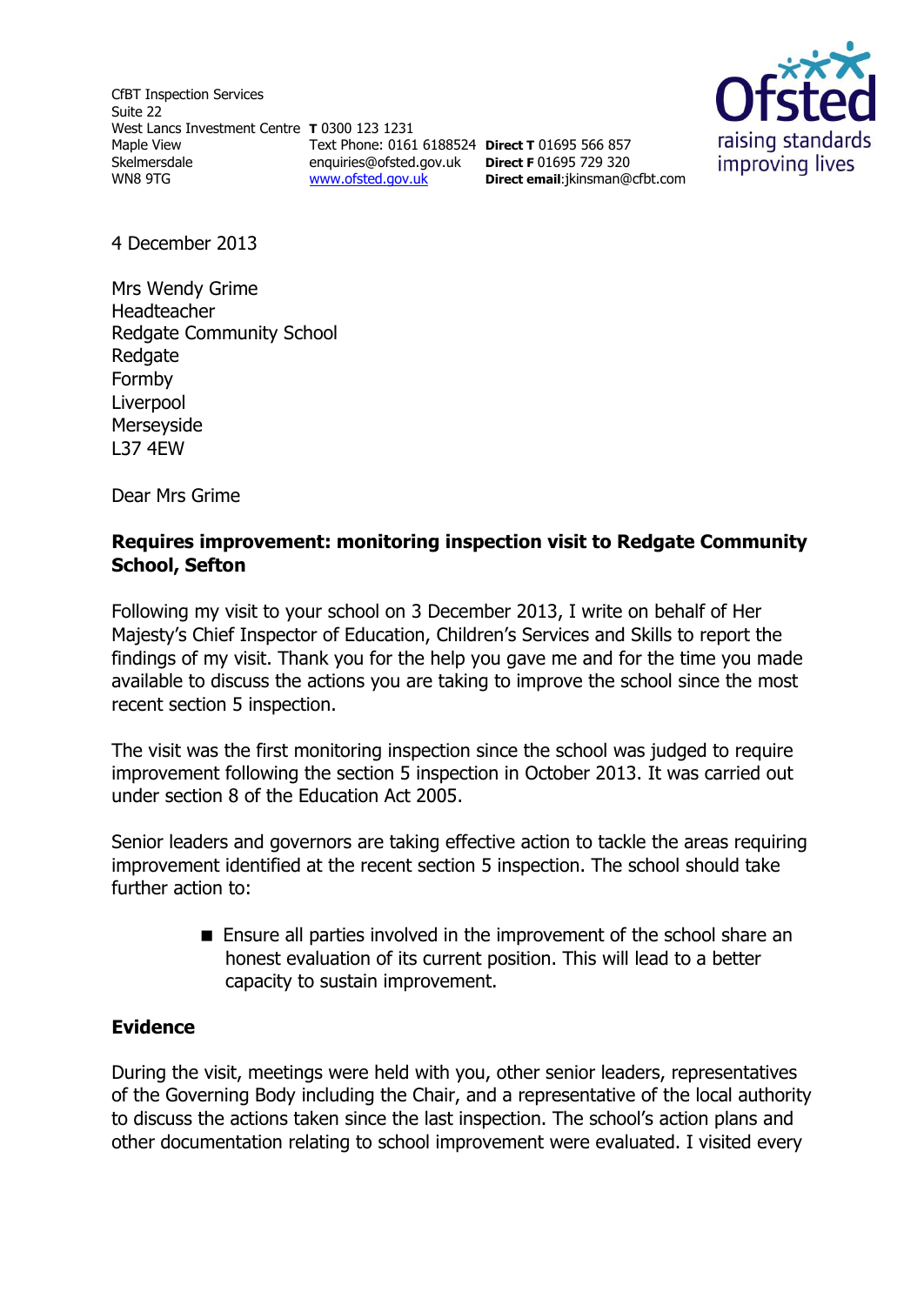

classroom twice during the day and I examined a selection of pupil's English and mathematics books.

# **Context**

There have been no contextual changes since the last inspection.

### **Main findings**

In the eight weeks since the inspection you and your Governing Body, with support from the Local Authority, have drawn up, reviewed and amended the school's action plan. The plan is a comprehensive document that sets clear long term expectations for improvements that are directly linked to the last inspection. The plan is very precise with sharp targets and is well used by the Governing Body. However, you need to clarify your criteria for the red, amber and green evaluation.

The New Chair of Governors has started to have a significant impact on improving the quality of leadership. She realises that there is still some distance to travel on the journey to good. The Governing Body have higher expectations and now require robust information on school performance and the impact of actions.

Following the external review of governance, undertaken by the Local Authority, governors have identified appropriate priorities to improve their own skills and practice. They have organised useful training and links with other good schools.

Marking has improved since the last inspection. However advice to pupils on how to improve their work must be better.

Tracking of progress is improving. Teachers are now able to identify pupils who belong to specific groups and demonstrate the impact support is having. .

Attendance appears to be improving. The number of 'lates' are reducing. However, the new system only started on 25 November 2013 and it is too early for a full analysis.

There is a National Leader in Education working with the school whose focus is to develop the capacity of the school to sustain improvement.

Ofsted may carry out further visits and, where necessary, provide further support and challenge to the school until its next section 5 inspection.

# **External support**

The Local Authority continues to provide significant support for you. It is now working with your Governing body to ensure that they continue to raise the bar in terms of achievement, teaching and leadership.